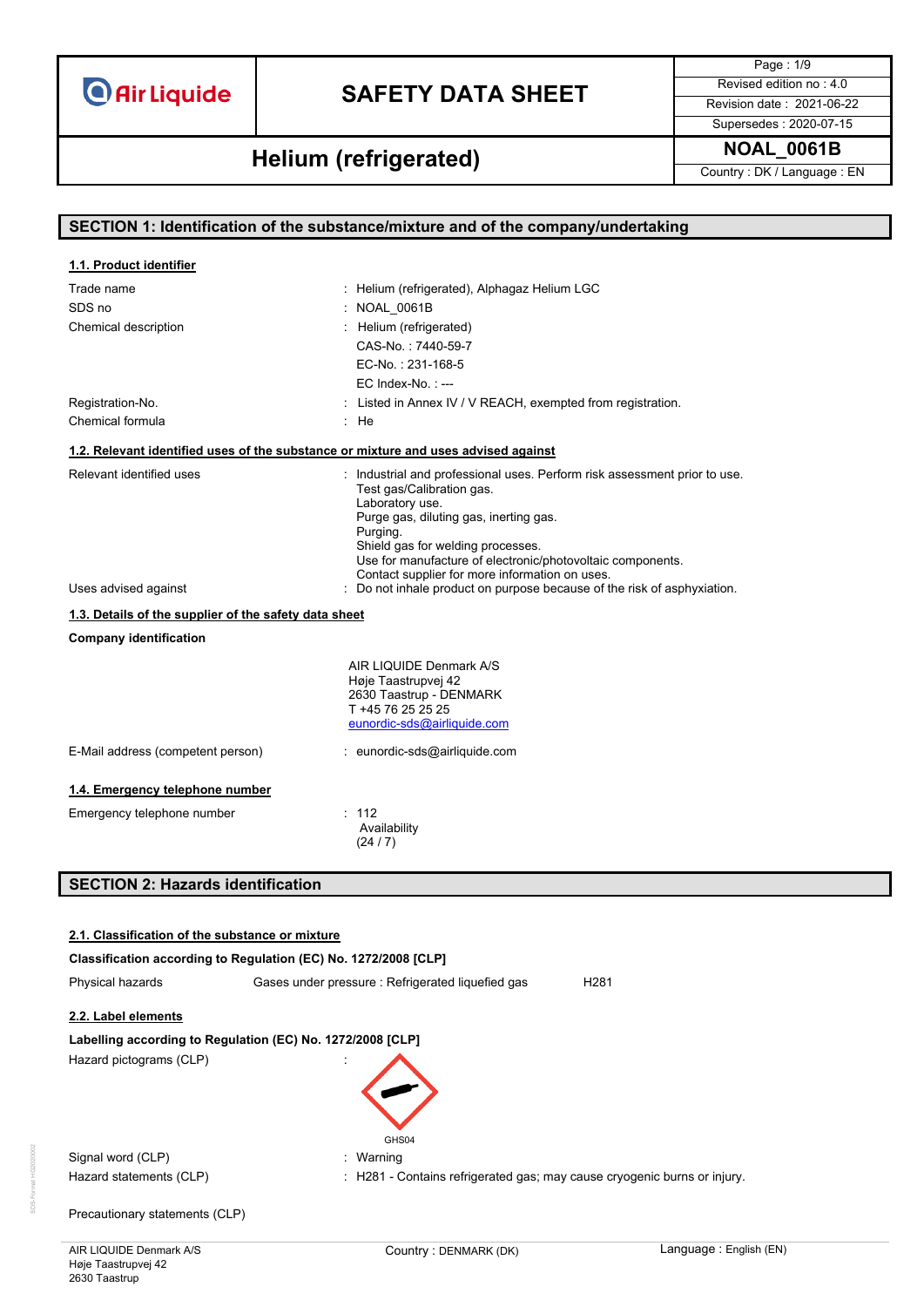

Page : 2/9 Supersedes : 2020-07-15

# **NOAL\_0061B Helium (refrigerated)**

Country : DK / Language : EN

- Prevention : P282 Wear cold insulating gloves and either face shield or eye protection.
	- Response : P336+P315 Thaw frosted parts with lukewarm water. Do not rub affected area. Get immediate medical advice/attention.
		- Storage : P403 Store in a well-ventilated place.

#### **2.3. Other hazards**

: Asphyxiant in high concentrations.

#### **SECTION 3: Composition/information on ingredients**

#### **3.1. Substances**

| Name                  | <b>Product identifier</b>                                                                | Composition [V-%]: | <b>Classification according to</b><br><b>Regulation (EC) No. 1272/2008 [CLP]</b> |
|-----------------------|------------------------------------------------------------------------------------------|--------------------|----------------------------------------------------------------------------------|
| Helium (refrigerated) | (CAS-No.) 7440-59-7<br>(EC-No.) 231-168-5<br>(EC Index-No.) ---<br>(Registration-No.) *1 | 100                | Press. Gas (Ref. Lig.), H281                                                     |

*Contains no other components or impurities which will influence the classification of the product.*

*\*1: Listed in Annex IV / V REACH, exempted from registration.*

*\*3: Registration not required: Substance manufactured or imported < 1t/y.*

#### : Not applicable. **3.2. Mixtures**

# **SECTION 4: First aid measures**

#### **4.1. Description of first aid measures**

| - Inhalation                                                     | : Remove victim to uncontaminated area wearing self contained breathing apparatus. Keep<br>victim warm and rested. Call a doctor. Perform cardiopulmonary resuscitation if breathing<br>stopped. |
|------------------------------------------------------------------|--------------------------------------------------------------------------------------------------------------------------------------------------------------------------------------------------|
| - Skin contact                                                   | : In case of frostbite spray with water for at least 15 minutes. Apply a sterile dressing. Obtain<br>medical assistance.                                                                         |
| - Eye contact                                                    | : Immediately flush eyes thoroughly with water for at least 15 minutes.                                                                                                                          |
| - Ingestion                                                      | : Ingestion is not considered a potential route of exposure.                                                                                                                                     |
| 4.2. Most important symptoms and effects, both acute and delayed |                                                                                                                                                                                                  |
|                                                                  | $\cdot$ In bigh concentrations may cause can violian. Cymptoms may include less of                                                                                                               |

: In high concentrations may cause asphyxiation. Symptoms may include loss of mobility/consciousness. Victim may not be aware of asphyxiation. Refer to section 11.

### **4.3. Indication of any immediate medical attention and special treatment needed**

: None.

#### **SECTION 5: Firefighting measures**

#### **5.1. Extinguishing media**

| - Suitable extinguishing media<br>- Unsuitable extinguishing media | Water spray or fog.<br>Do not use water jet to extinguish.  |
|--------------------------------------------------------------------|-------------------------------------------------------------|
| 5.2. Special hazards arising from the substance or mixture         |                                                             |
| Specific hazards                                                   | : Exposure to fire may cause containers to rupture/explode. |
| Hazardous combustion products                                      | : None.                                                     |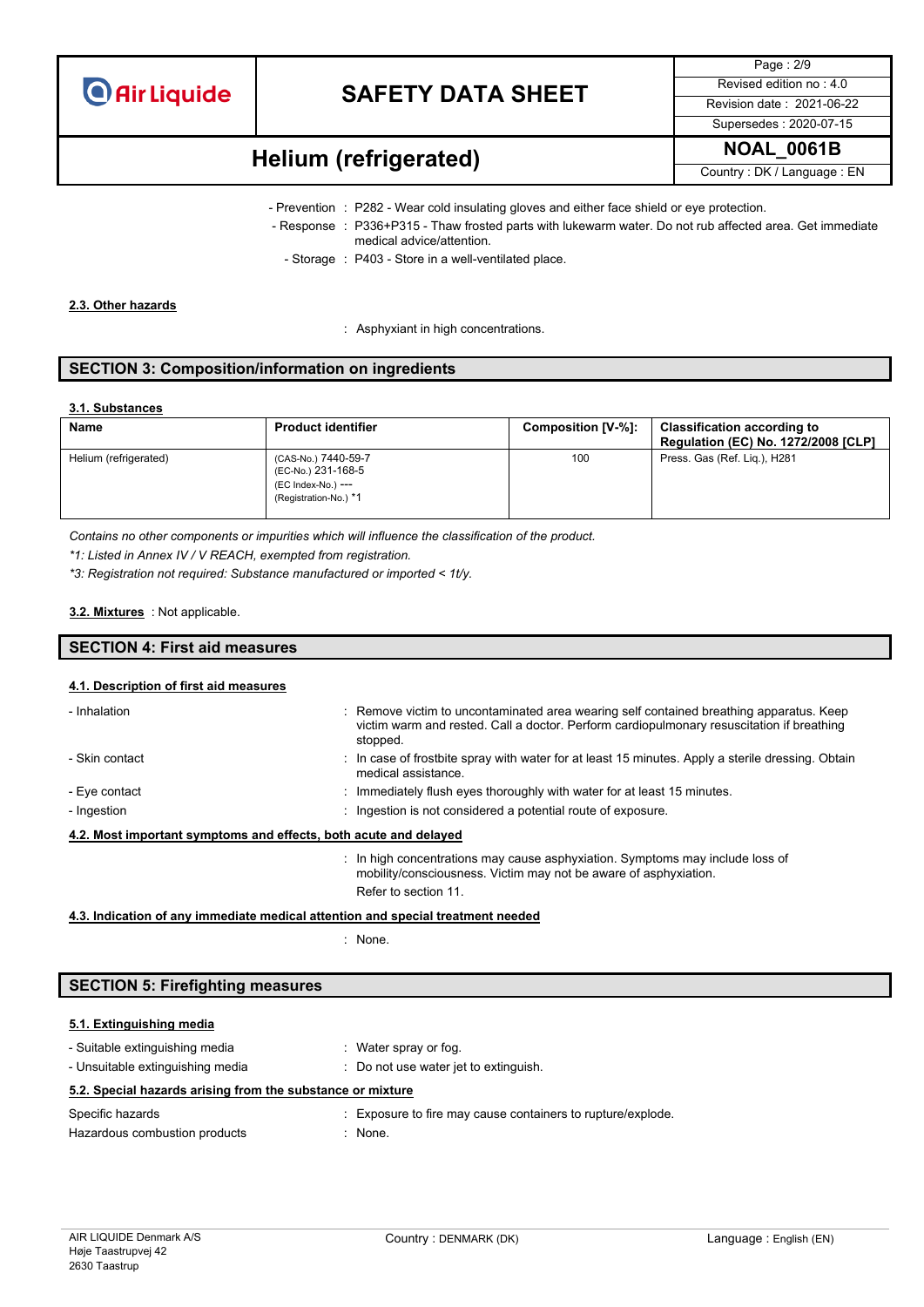

Page : 3/9 Supersedes : 2020-07-15

# **NOAL\_0061B Helium (refrigerated)**

Country : DK / Language : EN

```
5.3. Advice for firefighters
```

| Specific methods                               | : Use fire control measures appropriate for the surrounding fire. Exposure to fire and heat<br>radiation may cause gas receptacles to rupture. Cool endangered receptacles with water spray<br>jet from a protected position. Prevent water used in emergency cases from entering sewers and<br>drainage systems. |
|------------------------------------------------|-------------------------------------------------------------------------------------------------------------------------------------------------------------------------------------------------------------------------------------------------------------------------------------------------------------------|
|                                                | If possible, stop flow of product.                                                                                                                                                                                                                                                                                |
|                                                | Use water spray or fog to knock down fire fumes if possible.                                                                                                                                                                                                                                                      |
|                                                | If leaking do not spray water onto container. Water surrounding area (from protected position)<br>to contain fire.                                                                                                                                                                                                |
|                                                | Move containers away from the fire area if this can be done without risk.                                                                                                                                                                                                                                         |
| Special protective equipment for fire fighters | : In confined space use self-contained breathing apparatus.                                                                                                                                                                                                                                                       |
|                                                | Standard protective clothing and equipment (Self Contained Breathing Apparatus) for fire<br>fighters.                                                                                                                                                                                                             |
|                                                | Standard EN 137 - Self-contained open-circuit compressed air breathing apparatus with full<br>face mask.                                                                                                                                                                                                          |
|                                                | Standard EN 469 - Protective clothing for firefighters. Standard - EN 659: Protective gloves for<br>firefighters.                                                                                                                                                                                                 |
|                                                |                                                                                                                                                                                                                                                                                                                   |

#### **SECTION 6: Accidental release measures**

## **6.1. Personal precautions, protective equipment and emergency procedures** : Try to stop release. Evacuate area. Wear self-contained breathing apparatus when entering area unless atmosphere is proved to be safe. Use protective clothing. Ensure adequate air ventilation. Act in accordance with local emergency plan. Stay upwind. Oxygen detectors should be used when asphyxiating gases may be released. : Try to stop release. Liquid spillages can cause embrittlement of structural materials. **6.3. Methods and material for containment and cleaning up** : Ventilate area. : See also sections 8 and 13. **6.2. Environmental precautions 6.4. Reference to other sections**

### **SECTION 7: Handling and storage**

#### **7.1. Precautions for safe handling**

| Safe use of the product             | : Do not breathe gas.                                                                                                                                    |                        |  |
|-------------------------------------|----------------------------------------------------------------------------------------------------------------------------------------------------------|------------------------|--|
|                                     | Avoid release of product into atmosphere.                                                                                                                |                        |  |
|                                     | The product must be handled in accordance with good industrial hygiene and safety<br>procedures.                                                         |                        |  |
|                                     | Only experienced and properly instructed persons should handle gases under pressure.                                                                     |                        |  |
|                                     | Consider pressure relief device(s) in gas installations.                                                                                                 |                        |  |
|                                     | Ensure the complete gas system was (or is regularily) checked for leaks before use.                                                                      |                        |  |
|                                     | Do not smoke while handling product.                                                                                                                     |                        |  |
|                                     | Use only properly specified equipment which is suitable for this product, its supply pressure and<br>temperature. Contact your gas supplier if in doubt. |                        |  |
|                                     | Avoid suck back of water, acid and alkalis.                                                                                                              |                        |  |
| Safe handling of the gas receptacle | Refer to supplier's container handling instructions.                                                                                                     |                        |  |
| AIR LIQUIDE Denmark A/S             | Country: DENMARK (DK)                                                                                                                                    | Language: English (EN) |  |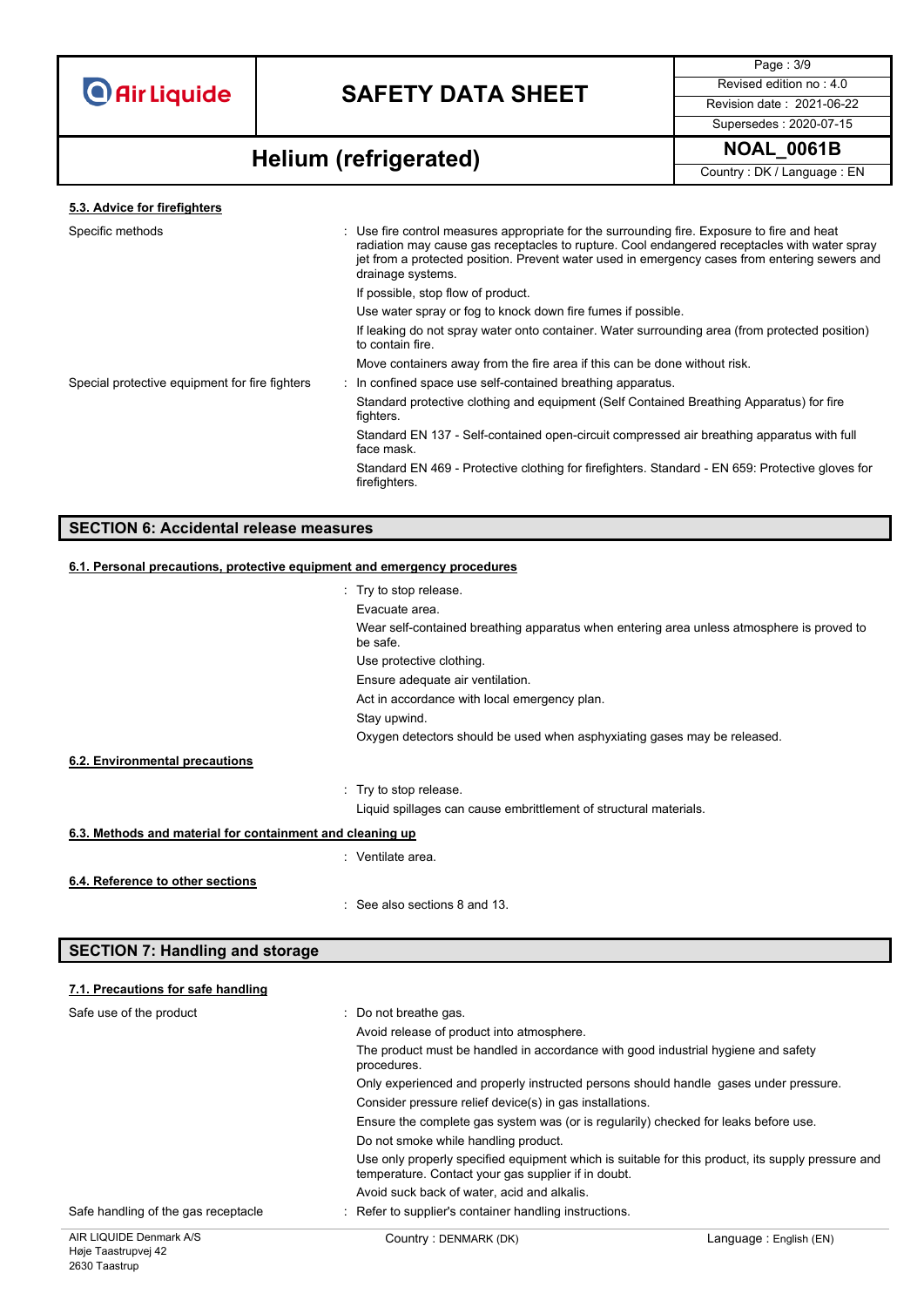Page : 4/9 Supersedes : 2020-07-15

# **NOAL\_0061B Helium (refrigerated)**

Country : DK / Language : EN

|                                                                   | Do not allow backfeed into the container.                                                                                                                        |
|-------------------------------------------------------------------|------------------------------------------------------------------------------------------------------------------------------------------------------------------|
|                                                                   | Protect containers from physical damage; do not drag, roll, slide or drop.                                                                                       |
|                                                                   | When moving cylinders, even for short distances, use a cart (trolley, hand truck, etc.) designed<br>to transport cylinders.                                      |
|                                                                   | Leave valve protection caps in place until the container has been secured against either a wall<br>or bench or placed in a container stand and is ready for use. |
|                                                                   | If user experiences any difficulty operating valve discontinue use and contact supplier.                                                                         |
|                                                                   | Never attempt to repair or modify container valves or safety relief devices.                                                                                     |
|                                                                   | Damaged valves should be reported immediately to the supplier.                                                                                                   |
|                                                                   | Keep container valve outlets clean and free from contaminants particularly oil and water.                                                                        |
|                                                                   | Replace valve outlet caps or plugs and container caps where supplied as soon as container is<br>disconnected from equipment.                                     |
|                                                                   | Close container valve after each use and when empty, even if still connected to equipment.                                                                       |
|                                                                   | Never attempt to transfer gases from one cylinder/container to another.                                                                                          |
|                                                                   | Never use direct flame or electrical heating devices to raise the pressure of a container.                                                                       |
|                                                                   | Do not remove or deface labels provided by the supplier for the identification of the content of<br>the container.                                               |
|                                                                   | Suck back of water into the container must be prevented.                                                                                                         |
|                                                                   | Open valve slowly to avoid pressure shock.                                                                                                                       |
| 7.2. Conditions for safe storage, including any incompatibilities |                                                                                                                                                                  |
|                                                                   | : Observe all regulations and local requirements regarding storage of containers.                                                                                |
|                                                                   | Containers should not be stored in conditions likely to encourage corrosion.                                                                                     |
|                                                                   | Container valve guards or caps should be in place.                                                                                                               |
|                                                                   | Containers should be stored in the vertical position and properly secured to prevent them from<br>falling over.                                                  |
|                                                                   | Stored containers should be periodically checked for general condition and leakage.                                                                              |
|                                                                   | Keep container below 50°C in a well ventilated place.                                                                                                            |
|                                                                   | Store containers in location free from fire risk and away from sources of heat and ignition.                                                                     |
|                                                                   | Keep away from combustible materials.                                                                                                                            |
| 7.3. Specific end use(s)                                          |                                                                                                                                                                  |
|                                                                   |                                                                                                                                                                  |
|                                                                   | : None.                                                                                                                                                          |
|                                                                   |                                                                                                                                                                  |

### **SECTION 8: Exposure controls/personal protection**

#### **8.1. Control parameters**

OEL (Occupational Exposure Limits) : None available. DNEL (Derived-No Effect Level) : None available. PNEC (Predicted No-Effect Concentration) : None available. **8.2. Exposure controls**

#### **8.2.1. Appropriate engineering controls**

: Provide adequate general and local exhaust ventilation. Systems under pressure should be regularily checked for leakages. Oxygen detectors should be used when asphyxiating gases may be released. Consider the use of a work permit system e.g. for maintenance activities.

#### **8.2.2. Individual protection measures, e.g. personal protective equipment**

: A risk assessment should be conducted and documented in each work area to assess the risks related to the use of the product and to select the PPE that matches the relevant risk. The following recommendations should be considered: PPE compliant to the recommended EN/ISO standards should be selected.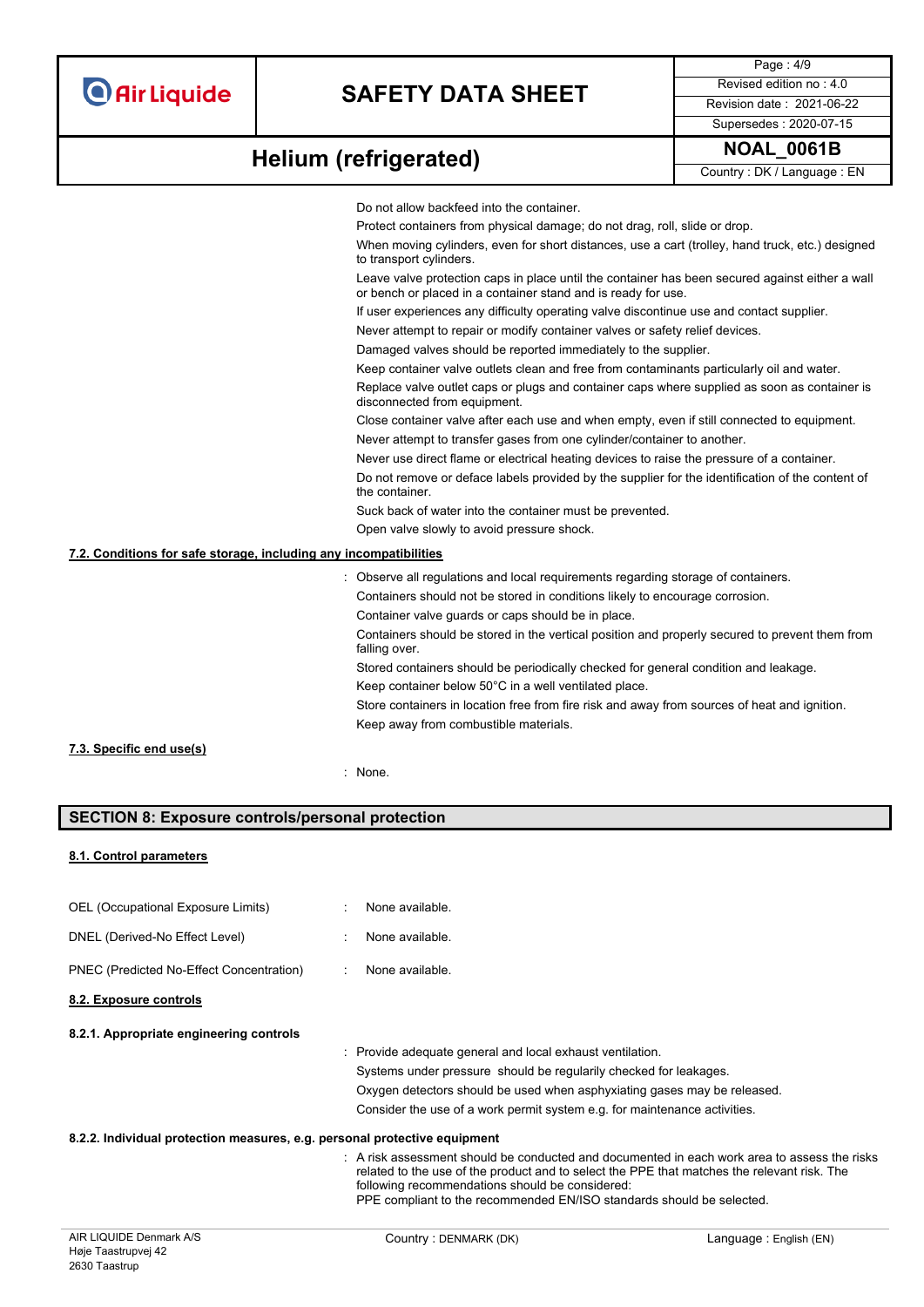# **SAFETY DATA SHEET** Revised edition no : 4.0

Page : 5/9 Supersedes : 2020-07-15

# **NOAL\_0061B Helium (refrigerated)**

Country : DK / Language : EN

| • Eye/face protection                  | : Wear goggles and a face shield when transfilling or breaking transfer connections.<br>Standard EN 166 - Personal eye-protection - specifications.                                                                                               |
|----------------------------------------|---------------------------------------------------------------------------------------------------------------------------------------------------------------------------------------------------------------------------------------------------|
| • Skin protection                      |                                                                                                                                                                                                                                                   |
| - Hand protection                      | : Wear working gloves when handling gas containers.                                                                                                                                                                                               |
|                                        | Standard EN 388 - Protective gloves against mechanical risk.                                                                                                                                                                                      |
|                                        | Wear cold insulating gloves when transfilling or breaking transfer connections.                                                                                                                                                                   |
|                                        | Standard EN 511 - Cold insulating gloves.                                                                                                                                                                                                         |
| - Other                                | : Wear safety shoes while handling containers.<br>Standard EN ISO 20345 - Personal protective equipment - Safety footwear.                                                                                                                        |
| • Respiratory protection               | : Self contained breathing apparatus (SCBA) or positive pressure airline with mask are to be<br>used in oxygen-deficient atmospheres.<br>Standard EN 137 - Self-contained open-circuit compressed air breathing apparatus with full<br>face mask. |
| • Thermal hazards                      | : None in addition to the above sections.                                                                                                                                                                                                         |
| 8.2.3. Environmental exposure controls |                                                                                                                                                                                                                                                   |
|                                        | : None necessarv.                                                                                                                                                                                                                                 |

## **SECTION 9: Physical and chemical properties**

### **9.1. Information on basic physical and chemical properties**

| Appearance |  |
|------------|--|

| Appearance                                      |                                                                       |
|-------------------------------------------------|-----------------------------------------------------------------------|
| Physical state at 20°C / 101.3kPa               | : Liquid                                                              |
| Colour                                          | Colourless.                                                           |
| Odour                                           | No odour warning properties.                                          |
| Odour threshold                                 | Odour threshold is subjective and inadequate to warn of overexposure. |
| pH                                              | : Not applicable for gases and gas mixtures.                          |
| Melting point / Freezing point                  | $-272 °C$                                                             |
| Boiling point                                   | -269 $^{\circ}$ C                                                     |
| Flash point                                     | Not applicable for gases and gas mixtures.                            |
| Evaporation rate                                | Not applicable for gases and gas mixtures.                            |
| Flammability (solid, gas)                       | Non flammable.                                                        |
| <b>Explosive limits</b>                         | Non flammable.                                                        |
| Vapour pressure [20°C]                          | Not applicable.                                                       |
| Vapour pressure [50°C]                          | Not applicable.                                                       |
| Vapour density                                  | Not applicable.                                                       |
| Relative density, liquid (water=1)              | : 0.12                                                                |
| Relative density, gas (air=1)                   | : 0.14                                                                |
| Water solubility                                | $: 1.5$ mg/                                                           |
| Partition coefficient n-octanol/water (Log Kow) | Not applicable for inorganic products.                                |
| Auto-ignition temperature                       | Non flammable.                                                        |
| Decomposition temperature                       | : Not applicable.                                                     |
| Viscosity                                       | No reliable data available.                                           |
| <b>Explosive properties</b>                     | Not applicable.                                                       |
| Oxidising properties                            | Not applicable.                                                       |
| 9.2. Other information                          |                                                                       |
| Molar mass                                      | $\therefore$ 4 g/mol                                                  |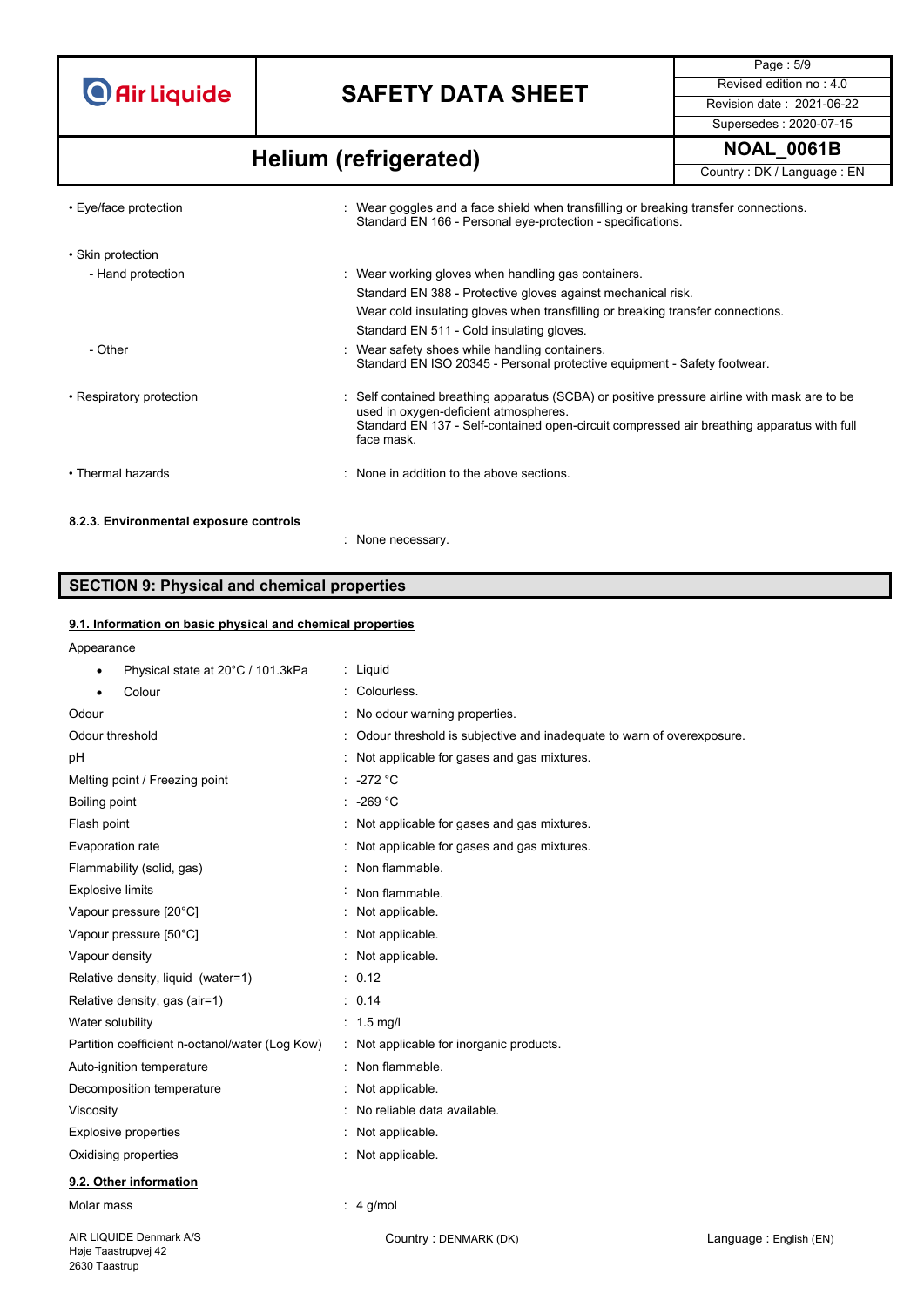# **SAFETY DATA SHEET** Revised edition no : 4.0

Page : 6/9 Supersedes : 2020-07-15

**NOAL\_0061B Helium (refrigerated)**

Country : DK / Language : EN

Critical temperature [°C] : -268 °C

| <b>SECTION 10: Stability and reactivity</b> |                                                                                                                                                                                                                                                           |
|---------------------------------------------|-----------------------------------------------------------------------------------------------------------------------------------------------------------------------------------------------------------------------------------------------------------|
| 10.1. Reactivity                            |                                                                                                                                                                                                                                                           |
|                                             | : No reactivity hazard other than the effects described in sub-sections below.                                                                                                                                                                            |
| 10.2. Chemical stability                    |                                                                                                                                                                                                                                                           |
|                                             | : Stable under normal conditions.                                                                                                                                                                                                                         |
| 10.3. Possibility of hazardous reactions    |                                                                                                                                                                                                                                                           |
|                                             | $:$ None.                                                                                                                                                                                                                                                 |
| 10.4. Conditions to avoid                   |                                                                                                                                                                                                                                                           |
|                                             | : Avoid moisture in installation systems.                                                                                                                                                                                                                 |
| 10.5. Incompatible materials                |                                                                                                                                                                                                                                                           |
|                                             | : For additional information on compatibility refer to ISO 11114.                                                                                                                                                                                         |
|                                             | Materials such as carbon steel, low alloy carbon steel and plastic become brittle at low<br>temperatures and are subject to failure. Use appropriate materials compatible with the<br>cryogenic conditions present in refrigerated liquefied gas systems. |
| 10.6. Hazardous decomposition products      |                                                                                                                                                                                                                                                           |
|                                             | : None.                                                                                                                                                                                                                                                   |

### **SECTION 11: Toxicological information**

| 11.1. Information on toxicological effects |                                              |
|--------------------------------------------|----------------------------------------------|
| <b>Acute toxicity</b>                      | No toxicological effects from this product.  |
| <b>Skin corrosion/irritation</b>           | : No known effects from this product.        |
| Serious eye damage/irritation              | : No known effects from this product.        |
| Respiratory or skin sensitisation          | : No known effects from this product.        |
| Germ cell mutagenicity                     | : No known effects from this product.        |
| Carcinogenicity                            | : No known effects from this product.        |
| <b>Reproductive toxicity</b>               |                                              |
| Toxic for reproduction: Fertility          | : No known effects from this product.        |
| Toxic for reproduction: unborn child       | : No known effects from this product.        |
| <b>STOT-single exposure</b>                | No known effects from this product.          |
| <b>STOT-repeated exposure</b>              | No known effects from this product.          |
| <b>Aspiration hazard</b>                   | : Not applicable for gases and gas mixtures. |

### **SECTION 12: Ecological information**

### **12.1. Toxicity**

Assessment **in the contract of the CO** is a No ecological damage caused by this product.

| EC50 48h - Daphnia magna [mg/l] | : No data available. |
|---------------------------------|----------------------|
| $EC50$ 72h - Algae $[mg/l]$     | : No data available. |
| LC50 96 h - Fish [mg/l]         | : No data available. |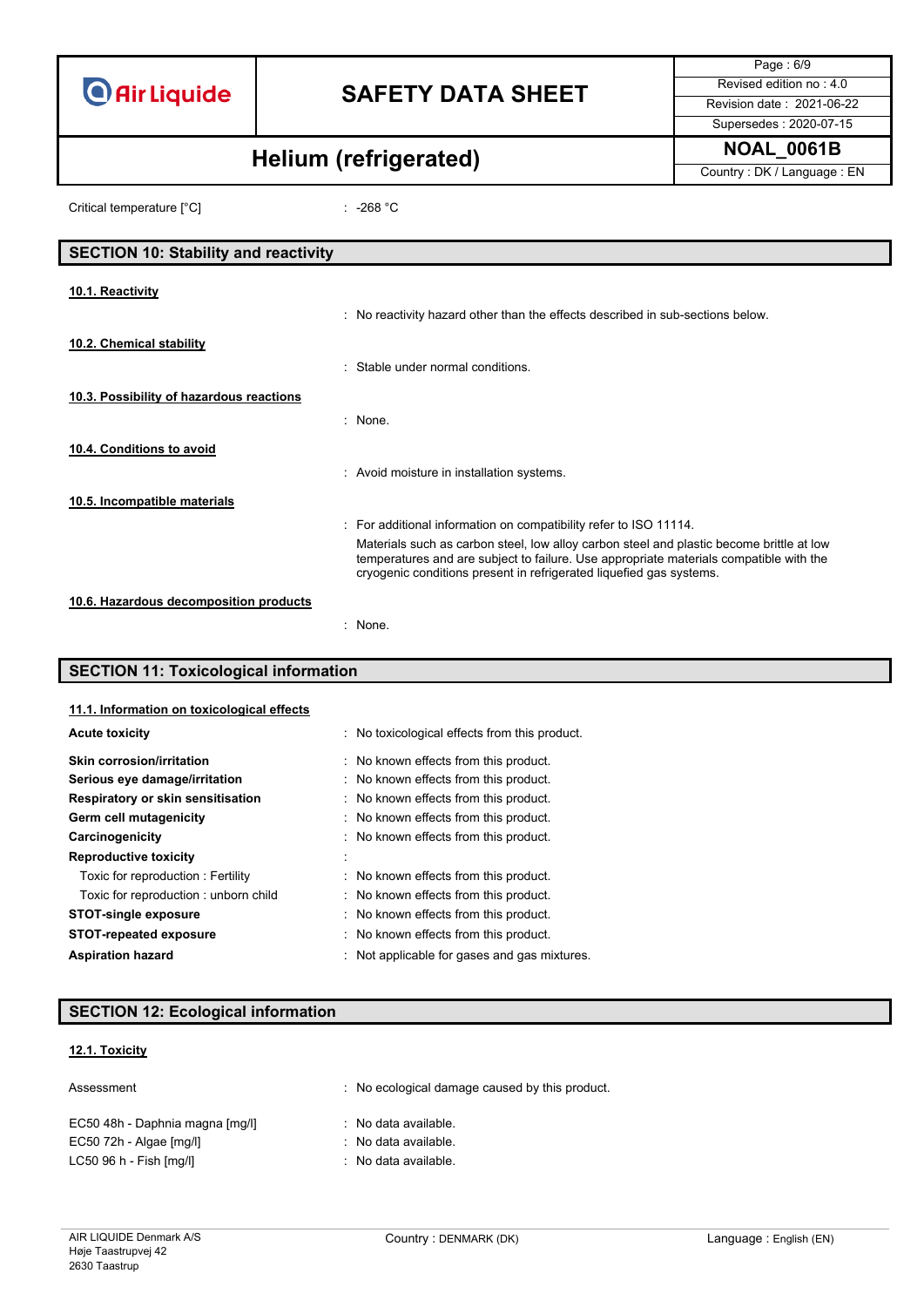# **SAFETY DATA SHEET** Revised edition no : 4.0

Supersedes : 2020-07-15

Page : 7/9

# **NOAL\_0061B Helium (refrigerated)**

Country : DK / Language : EN

### **12.2. Persistence and degradability**

| Assessment                               | : No ecological damage caused by this product.                                                                                    |
|------------------------------------------|-----------------------------------------------------------------------------------------------------------------------------------|
| 12.3. Bioaccumulative potential          |                                                                                                                                   |
| Assessment<br>12.4. Mobility in soil     | : No data available.                                                                                                              |
| Assessment                               | : Because of its high volatility, the product is unlikely to cause ground or water pollution.<br>Partition into soil is unlikely. |
| 12.5. Results of PBT and vPvB assessment |                                                                                                                                   |
| Assessment                               | : No data available.                                                                                                              |
| 12.6. Other adverse effects              |                                                                                                                                   |
| Other adverse effects                    | : Can cause frost damage to vegetation.                                                                                           |
| Effect on the ozone layer                | : None.                                                                                                                           |
| Effect on global warming                 | : None.                                                                                                                           |

| <b>SECTION 13: Disposal considerations</b>                                            |                                                                                                         |
|---------------------------------------------------------------------------------------|---------------------------------------------------------------------------------------------------------|
| 13.1. Waste treatment methods                                                         |                                                                                                         |
|                                                                                       | May be vented to atmosphere in a well ventilated place.                                                 |
|                                                                                       | Do not discharge into any place where its accumulation could be dangerous.                              |
|                                                                                       | Return unused product in original container to supplier.                                                |
| List of hazardous waste codes (from<br>Commission Decision 2000/532/EC as<br>amended) | $\therefore$ 16 05 05 $\therefore$ Gases in pressure containers other than those mentioned in 16 05 04. |
| 13.2. Additional information                                                          |                                                                                                         |

: External treatment and disposal of waste should comply with applicable local and/or national regulations.

| <b>SECTION 14: Transport information</b> |                                       |                        |
|------------------------------------------|---------------------------------------|------------------------|
| 14.1. UN number                          |                                       |                        |
| UN-No.                                   | : 1963                                |                        |
| 14.2. UN proper shipping name            |                                       |                        |
| Transport by road/rail (ADR/RID)         | : HELIUM, REFRIGERATED LIQUID         |                        |
| Transport by air (ICAO-TI / IATA-DGR)    | Helium, refrigerated liquid           |                        |
| Transport by sea (IMDG)                  | HELIUM, REFRIGERATED LIQUID<br>÷.     |                        |
| 14.3. Transport hazard class(es)         |                                       |                        |
| Labelling                                |                                       |                        |
|                                          | 2.2 : Non-flammable, non-toxic gases. |                        |
| Transport by road/rail (ADR/RID)         |                                       |                        |
| Class                                    | $\therefore$ 2                        |                        |
| Classification code                      | : 3A                                  |                        |
| AIR LIQUIDE Denmark A/S                  | Country: DENMARK (DK)                 | Language: English (EN) |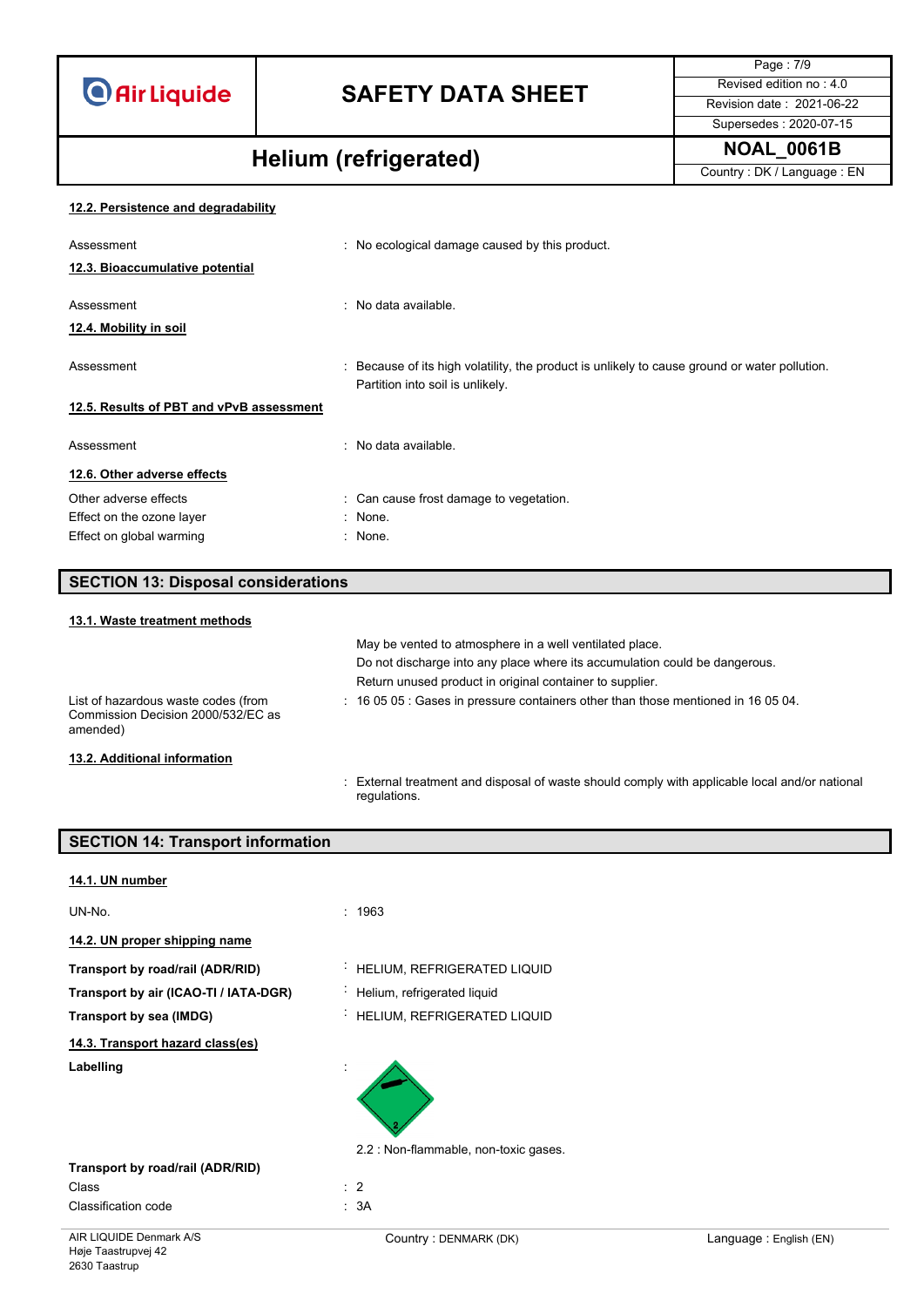

Supersedes : 2020-07-15

Page : 8/9

# **NOAL\_0061B Helium (refrigerated)**

| nanani (ramgaratag                                                       |                                                                                                                                                      | Country: DK / Language: EN |
|--------------------------------------------------------------------------|------------------------------------------------------------------------------------------------------------------------------------------------------|----------------------------|
| Hazard identification number                                             | : 22                                                                                                                                                 |                            |
| <b>Tunnel Restriction</b>                                                | : C/E - Tank carriage : Passage forbidden through tunnels of category C, D and E. Other<br>carriage: Passage forbidden through tunnels of category E |                            |
| Transport by air (ICAO-TI / IATA-DGR)                                    |                                                                                                                                                      |                            |
| Class / Div. (Sub. risk(s))                                              | : 2.2                                                                                                                                                |                            |
| Transport by sea (IMDG)                                                  |                                                                                                                                                      |                            |
| Class / Div. (Sub. risk(s))                                              | : 2.2                                                                                                                                                |                            |
| Emergency Schedule (EmS) - Fire                                          | $: F-C$                                                                                                                                              |                            |
| Emergency Schedule (EmS) - Spillage                                      | $: S-V$                                                                                                                                              |                            |
| 14.4. Packing group                                                      |                                                                                                                                                      |                            |
| Transport by road/rail (ADR/RID)                                         | Not established.                                                                                                                                     |                            |
| Transport by air (ICAO-TI / IATA-DGR)                                    | Not established.                                                                                                                                     |                            |
| Transport by sea (IMDG)                                                  | Not established.                                                                                                                                     |                            |
| 14.5. Environmental hazards                                              |                                                                                                                                                      |                            |
| Transport by road/rail (ADR/RID)                                         | None.                                                                                                                                                |                            |
| Transport by air (ICAO-TI / IATA-DGR)                                    | None.                                                                                                                                                |                            |
| Transport by sea (IMDG)                                                  | : None.                                                                                                                                              |                            |
| 14.6. Special precautions for user                                       |                                                                                                                                                      |                            |
|                                                                          |                                                                                                                                                      |                            |
| <b>Packing Instruction(s)</b>                                            |                                                                                                                                                      |                            |
| Transport by road/rail (ADR/RID)                                         | : P203                                                                                                                                               |                            |
| Transport by air (ICAO-TI / IATA-DGR)                                    | : 202.                                                                                                                                               |                            |
| Passenger and Cargo Aircraft<br>Cargo Aircraft only                      | : 202.                                                                                                                                               |                            |
| Transport by sea (IMDG)                                                  | : P203                                                                                                                                               |                            |
|                                                                          |                                                                                                                                                      |                            |
| Special transport precautions                                            | : Avoid transport on vehicles where the load space is not separated from the driver's<br>compartment.                                                |                            |
|                                                                          | Ensure vehicle driver is aware of the potential hazards of the load and knows what to do in the<br>event of an accident or an emergency.             |                            |
|                                                                          | Before transporting product containers:                                                                                                              |                            |
|                                                                          | - Ensure there is adequate ventilation.                                                                                                              |                            |
|                                                                          | - Ensure that containers are firmly secured.                                                                                                         |                            |
|                                                                          | - Ensure valve is closed and not leaking.                                                                                                            |                            |
|                                                                          | - Ensure valve outlet cap nut or plug (where provided) is correctly fitted.                                                                          |                            |
|                                                                          | - Ensure valve protection device (where provided) is correctly fitted.                                                                               |                            |
| 14.7. Transport in bulk according to Annex II of Marpol and the IBC Code |                                                                                                                                                      |                            |

: Not applicable.

### **SECTION 15: Regulatory information**

### **15.1. Safety, health and environmental regulations/legislation specific for the substance or mixture**

#### **EU-Regulations**

| Restrictions on use                       | $\therefore$ None.                                    |
|-------------------------------------------|-------------------------------------------------------|
| Seveso Directive: 2012/18/EU (Seveso III) | : Not covered.                                        |
| <b>National regulations</b>               |                                                       |
| National legislation                      | : Ensure all national/local regulations are observed. |